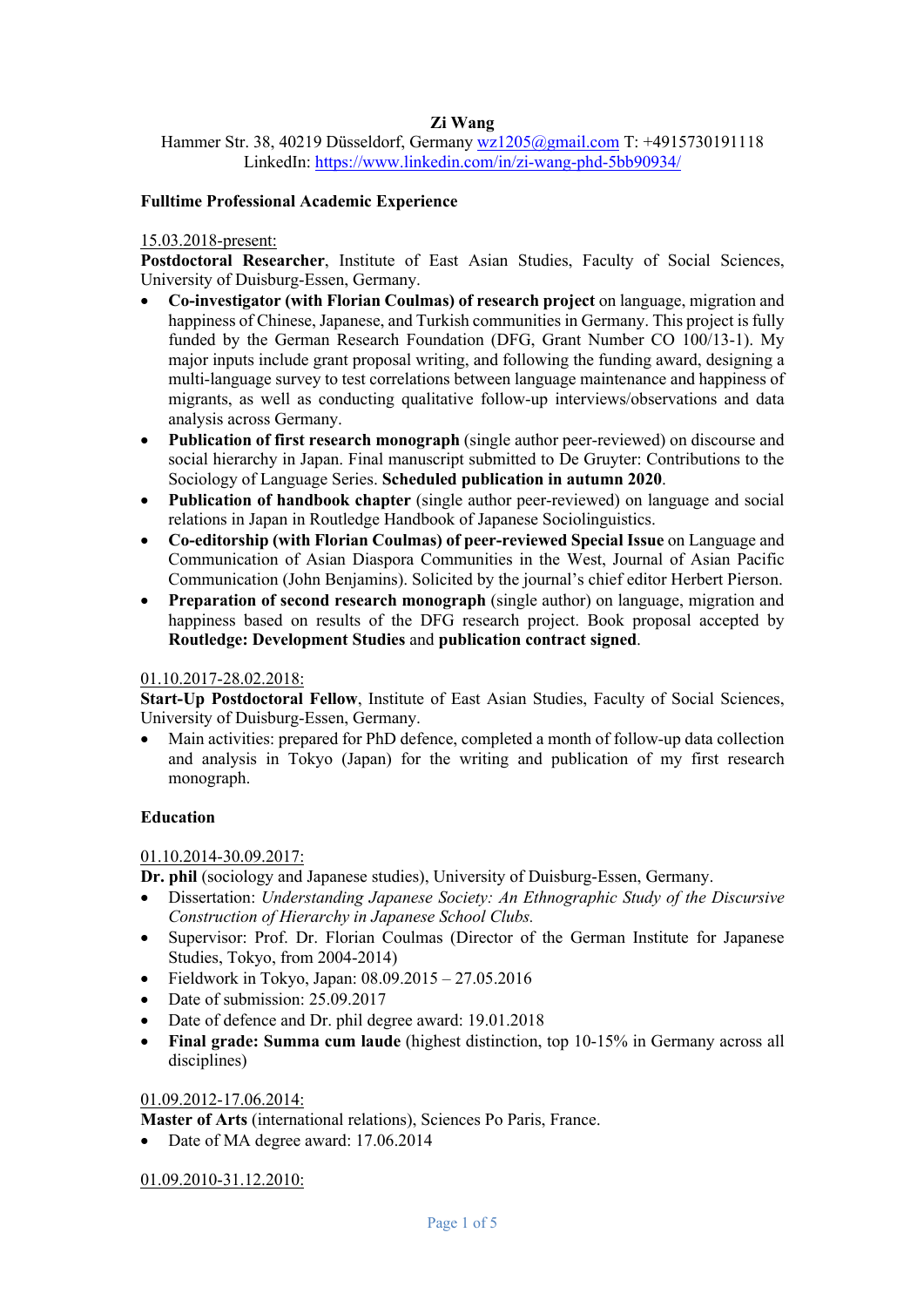## **Exchange Semester**, McGill University, Montréal, Canada.

• Intensive French language and literature courses.

## 01.04.2009-31.07.2012:

**Bachelor of Arts** (liberal arts/sociolinguistics), Waseda University Tokyo, Japan.

- Thesis: *Thoughts on Language Policies in Singapore with Cross-analysis of the Linguistic Scene in France: Questions of National Identity and Regional/Ethnic Languages* (written in French, graded "A+").
- Date of BA degree award: 15.09.2012

### **Funding, Scholarships, and Awards**

### 01.10.2019-30.03.2021:

**Fellow**, **Mercator Foundation Global Young Faculty Programme**, nominated by the University of Duisburg-Essen and selected by the committee of the Mercator Foundation. This scheme supports promising young researchers based in the Ruhr Metropolitan Region by offering opportunities to work with leading scientific and industry experts in the development of impactful social research. An individual research mobility budget of 5000€ is provided to each selected fellow.

## 01.10.2017-28.02.2018:

**Start-Up Fellowship**, merit-based fellowship funded by the German Research Foundation (*Deutsche Forschungsgemeinschaft*, DFG) and awarded by the Research Training Group "Risk and East Asia" (Duisburg-Essen).

### 01.10.2017:

**Graduiertenkolleg Award**, merit-based award by the Research Training Group "Risk and East Asia" (Duisburg-Essen) upon successful and satisfactory completion of dissertation within 36 months.

### 01.10.2014-30.09.2017:

**Full PhD scholarship** (including fieldwork grant), funded by the German Research Foundation (DFG).

### 01.09.2012-17.06.2014:

**Emile Boutmy Scholarship**, awarded by Sciences Po Paris to non-EU students based on academic merit.

### 01.10.2009-31.03.2012:

**Academic Excellence Award**, nominated by Waseda University and awarded by the Japan Student Services Organization (JASSO).

### **Publications**

Wang, Zi (forthcoming) *Migration, Language and Happiness*, London: Routledge.

Coulmas, Florian and Wang, Zi (forthcoming). East Asian Migrants in Western Europe. *Journal of Asian Pacific Communication (JAPC) Special Issue: Language and Communication of Asian Diaspora Communities in the West*, Coulmas, Florian and Wang, Zi (eds.).

Wang, Zi (2020). Book Review of *Education in China: Philosophy, Politics and Culture*, by Ryan, Janette. *Asian Studies Review*.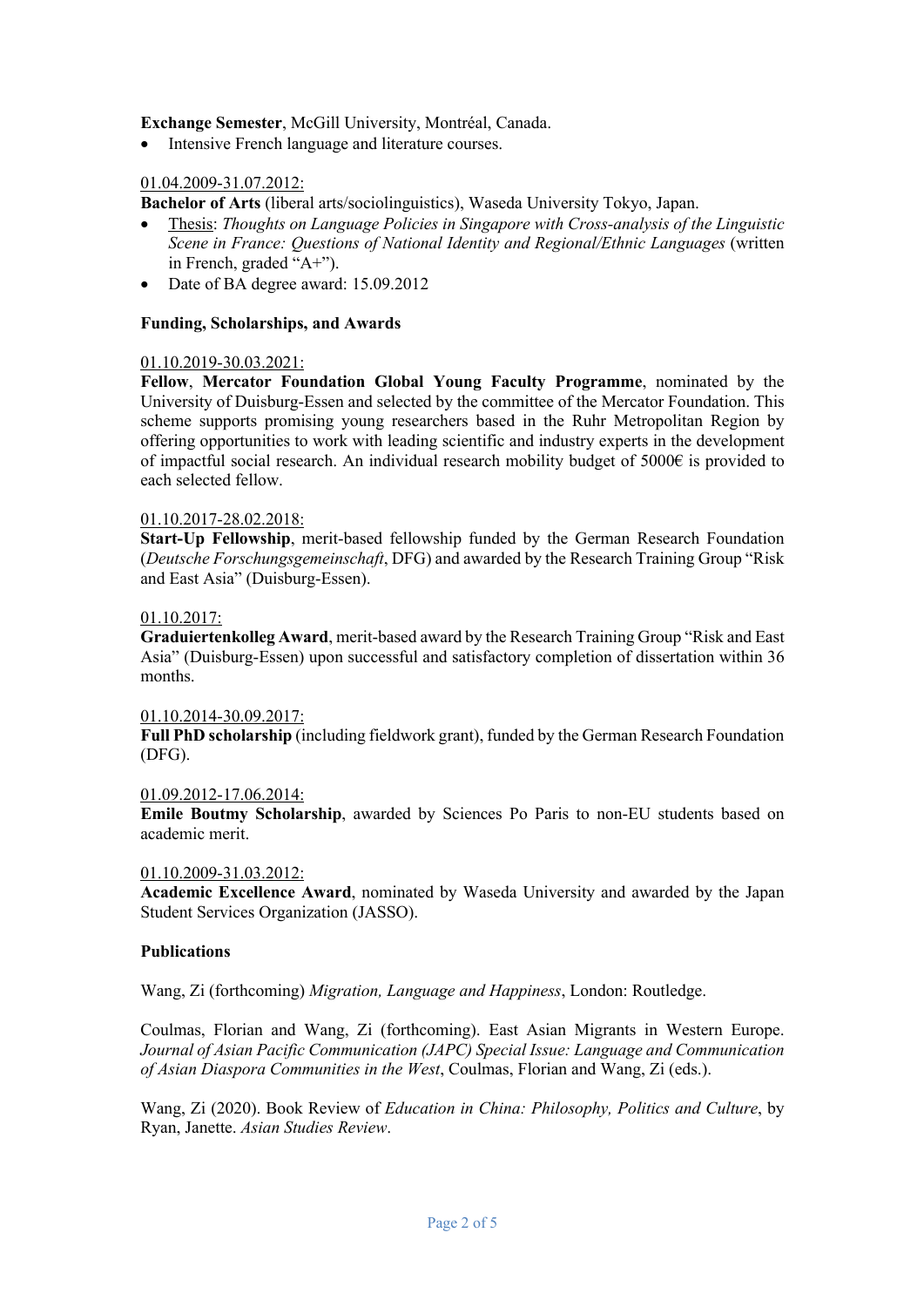Wang, Zi (2020). *The Discursive Construction of Hierarchy in Japanese Society: An Ethnographic Study of Secondary School Clubs*, Boston: De Gruyter Mouton. ISBN 978-1- 5015-1862-1. [https://www.degruyter.com/view/product/538518]

Wang, Zi (2019). Language and Social Relations, in Heinrich, Patrick and Ohara, Yumiko (eds.) *The Routledge Handbook of Japanese Sociolinguistics*. London: Routledge, p. 235-247. ISBN 978-0-415-79027-7. [https://www.routledge.com/Routledge-Handbook-of-Japanese-Sociolinguistics-1st-Edition/Heinrich-Ohara/p/book/9780415790277]

Wang, Zi (2018). Book review of *Being Young in Super-Aging Japan: Formative Events and Cultural Reactions*, by Heinrich, Patrick and Galan, Christian (ed.). *Contemporary Japan.*  doi.org/10.1080/18692729.2018.1546111. [https://www.tandfonline.com/doi/full/10.1080/18692729.2018.1546111]

Wang, Zi (2018). *Understanding Japanese Society: An Ethnographic Study of the Discursive Construction of Hierarchy in Japanese School Clubs*, PhD Dissertation, Duisburg: University of Duisburg-Essen.

Wang, Zi (2017). Book review of *Schooling Selves: Autonomy, Interdependence, and Reform in Japanese Junior High Education*, by Cave, Peter, *Contemporary Japan* 29(1): 98-100. DOI:10.1080/18692729.2017.1281509.

[https://www.tandfonline.com/doi/abs/10.1080/18692729.2017.1281509?af=R&journalCode  $=$ rcoj20]

Wang, Zi (2015). Modernisation, Value Change, and Gender Inequality in Japan: Japanese Exceptionalism or Theoretical Inadequacy?, in Danilova, Elena et al (ed.) *Multi-faced Transformations: Challenges and Studies*, Newcastle upon Tyne: Cambridge Scholars Publishing, p. 181-204. ISBN (13): 978-1-4438-8266-8.

### **Journal Editorship/Services**

### 01.09.2018-present:

**Special Issue Co-editor** (with Florian Coulmas) of the peer-reviewed Journal of Asian Pacific Communication (JAPC), on Asian migrants and their language behaviour in Europe, published by John Benjamins.

Journal homepage: https://www.jbe-platform.com/content/journals/15699838.

### On a sporadic basis:

**Guest Reviewer** of the peer-reviewed International Journal of the Sociology of Language, for single issues (edited by Florian Coulmas) and on topics such as language, ideology, national identity and multiculturalism in Singapore, published by De Gruyter. Journal homepage: https://www.degruyter.com/view/j/ijsl.

### **Selected Teaching Experience**

### 23.09.2019-04.10.2019:

**Visiting Lecturer**, Lille Institute of Political Studies (Sciences Po Lille), Lille, France

Undergraduate seminar (designed by me) on "Social and International Relations of Japan" (3 ECTS), comprising 4 sessions covering social science research on and in Japan, education and school-work transition, foreign relations, and immigration to Japan/Japanese diaspora in Europe. Funded by the Erasmus + Teaching Staff Exchange Scheme.

#### 06.05.2019-10.05.2019:

**Visiting Lecturer**, Graduate School of Social Sciences, Altinbas University, Istanbul, Turkey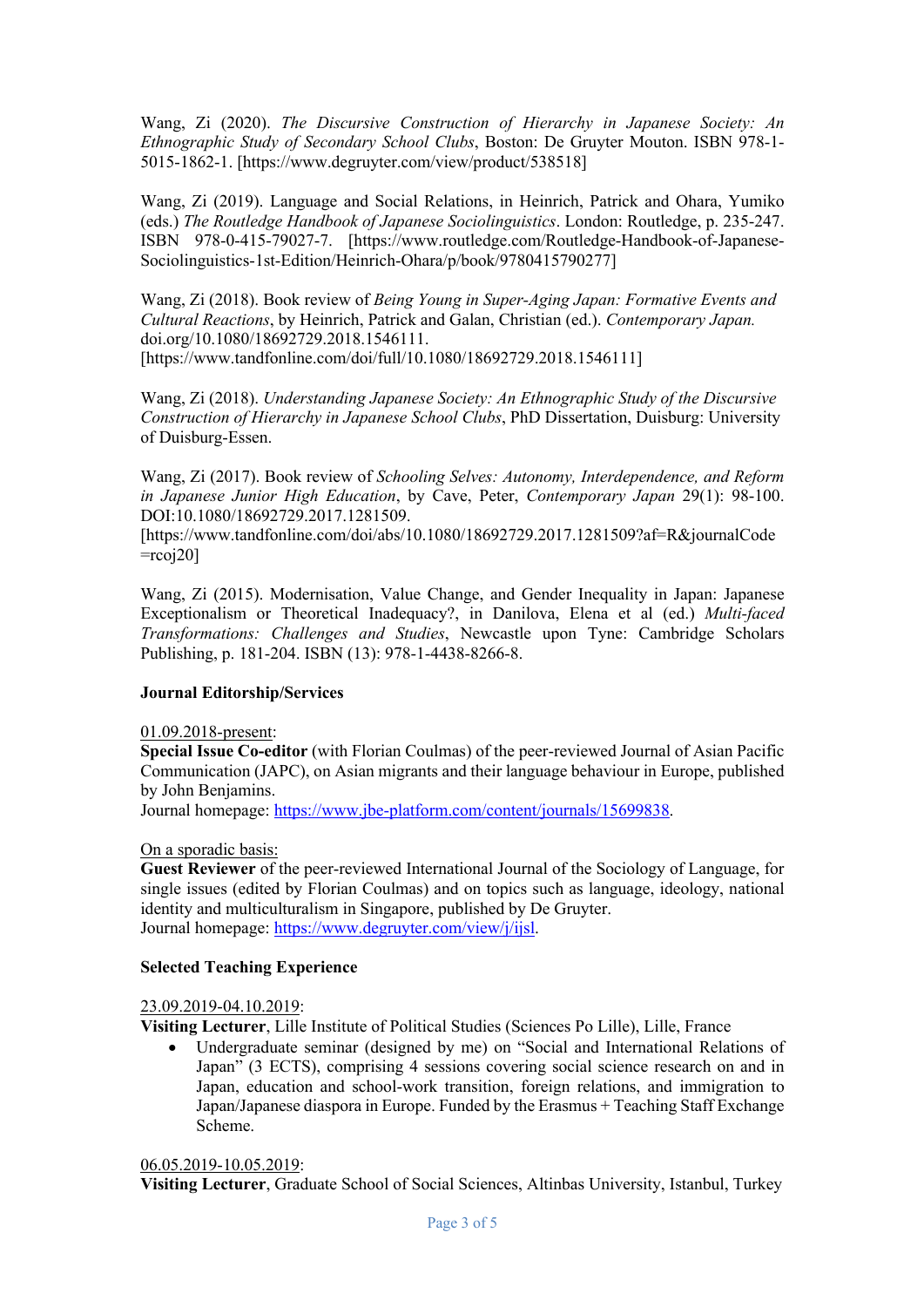• Conducted 8 hours of postgraduate-level teaching on Chinese diaspora's role in peace and conflict in Asia, migration and demographic change, as well as China-Taiwan issues from the sociology of international law perspective. Funded by the Erasmus + Teaching Staff Exchange Scheme.

# 01.10.2018-31.01.2019:

**Seminar Instructor**, Institute of East Asian Studies, University of Duisburg-Essen, Germany

Led the weekly postgraduate seminar on "Work and Employment Relations in Japan", conducted weekly teaching on topics such as education and labour relations in Japan, advised students' works, graded students' presentations and seminar papers.

### 22.03.2018-30.03.2018 & 17.09.2018-26.09.2018:

**Visiting Lecturer**, Department of Asian and African Studies, Ca' Foscari University of Venice, Italy

• Conducted multiple sessions of graduate teaching in Japanese sociolinguistics, contemporary Japanese society, and PhD workshops on area studies and research methods

### **Selected Conference Presentations and Invited Talks**

*Asian Migrants' Language Maintenance in the Context of Host Country Language Ideology and Public Perception: The Case of Chinese and Japanese Communities in Germany*, in panel *Asia in Europe: Ideologies, Public Perception, and Asian Communities' Heritage Language Practices in England, Germany, and Spain* (organised and chaired by me), 11th International Convention of Asia Scholars (ICAS), 16-19.07.2019, Leiden University, The Netherlands.

*Understanding Migrants' Wellbeing: Reconceptualising Migration Research Through the Framework of Language and Happiness*, 16<sup>th</sup> International Migration, Integration and Social Cohesion (IMISCOE) Annual Conference on *Conceptual and Methodological Approaches*, 26- 28.06.2019, Malmö University, Sweden.

*Exploring the Nexus between Language and Happiness in Migration Contexts*, East Asia Net Workshop 2019, 25-27.04.2019, University of Copenhagen, Denmark.

*Language, Migration, and Happiness: A Comparative Study of Subjective Well-Being (SWB) Across Three Communities in Germany*, poster presentation, Migration, Social Transformation, and Education for Democratic Citizenship Conference, 27.08.2018, University of Duisburg-Essen, Essen, Germany.

*Corrupted Language? An Examination of Young Students' Strategies of (Im)Politeness and Identity Negotiations*, in panel *Young Speakers of Japanese* (chaired by me), 15<sup>th</sup> International Conference of the European Association for Japanese Studies (EAJS), 30.08.2017-02.09.2017, Lisbon, Portugal.

*The Discursive Construction of Hierarchical Identities in Japanese School Club Activities*, in panel *Discourse, Language and Identities in East Asian Contexts: Interdisciplinary Approaches and Insights* (organised by me), Association for Asian Studies (AAS) Annual Conference, 15-19.03.2017, Toronto, Canada.

*The Construction of Seniority-based Hierarchical Relations in Secondary School Group Activities in Japan: A Critical Discourse Analytic Perspective*, 6<sup>th</sup> International Conference on Critical Approaches to Discourse Analysis Across Disciplines (CADAAD), 05-07.09.2016, Catania, Italy.